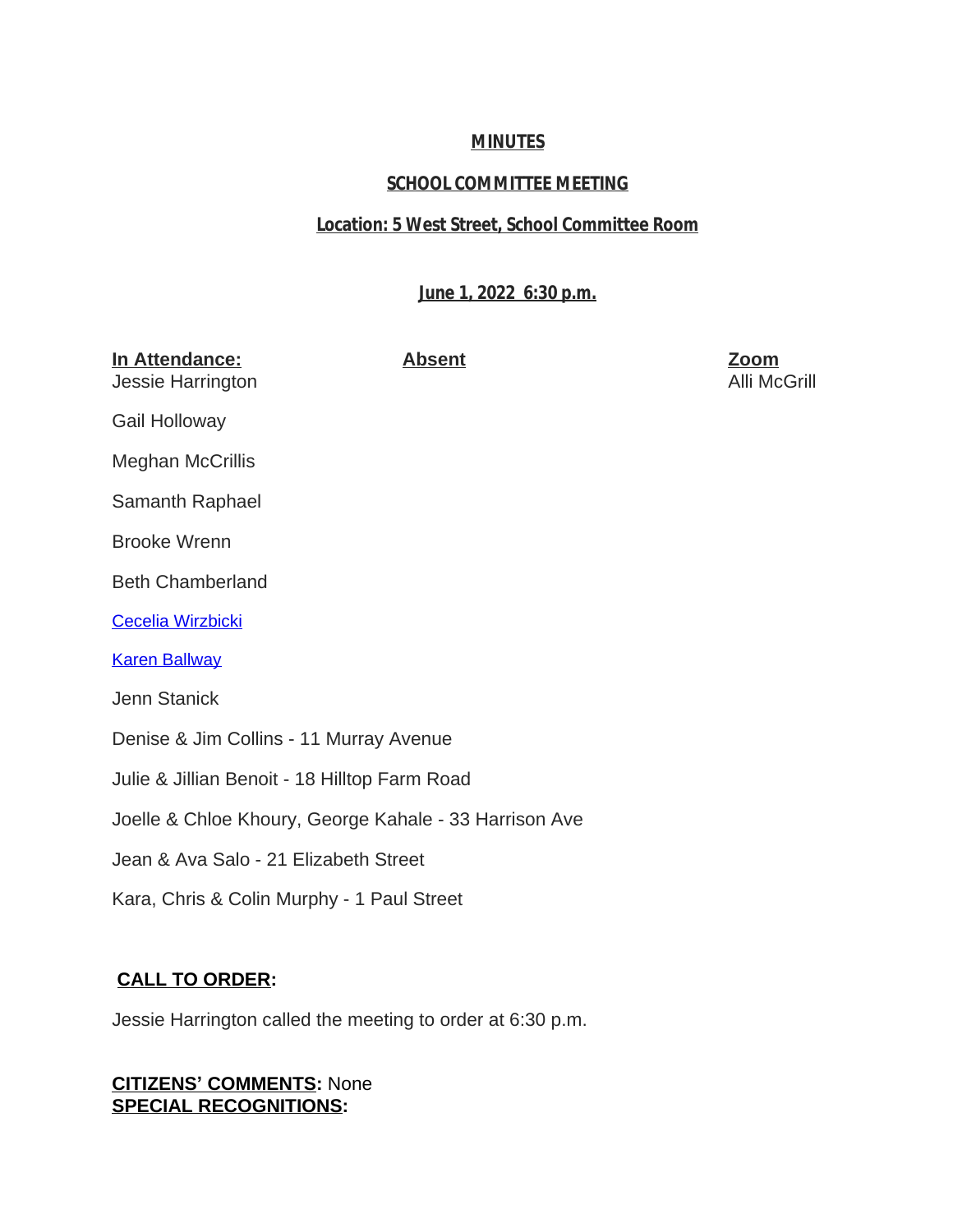Dr. Chamberland asked for a moment of Silence for the students and families of Uvalde. She said as they face this inexplicable and devastating loss, we stand with them. We pray for peace and we look forward to a better world for all of our kids.

Dr. Chamberland also recognized that Chris Hugo from Auburn Access TV, had just lost his mother. Dr. Chamberland and the committee expressed their condolences.

**Minutes:** 4/14/22, 4/27/22, 5/3/22, 5/18/22, Executive Session Minutes 5/18/22

Jessie Harrington entertained a motion to accept the minutes from 4/14/22, 4/27/22, 5/3/22, 5/18/22, and executive session minutes from 5/18/22.

Gail Holloway made a motion to accept the minutes from 4/14/22, 4/27/22, 5/3/22, 5/18/22, and executive session minutes from 5/18/22. Samantha Raphael seconded the motion, it was unanimously approved.

## **STUDENT REPRESENTATIVES REPORT:**

Ally McGill

- Seniors last day of school was May 27th
- Seniors are enjoying a week of Senior events, such as WooSox game, Field day & a ropes course. Next week will be graduation rehearsals & events.
- Juniors, Sophomores & Freshmen all hav upcoming field trips
- School Day Games June 14th
- Ultimate Frisbee Club has begun

# **SUPERINTENDENT'S REPORT:**

## **Spotlight on Students**

Dr. Chamberland introduced four first grade students from Pakachoag School. Chloe Khoury, Colin Murphy, Jillian Benoit and Ava Salo completed a Community Service Learning project sharing thank you cards and donations with local veterans in honor of Memorial Day. The students spoke and recited a memorial day poem. The committee thanked the students and their families.

## **COVID 19 Summary**

Dr. Chamberland stated we continue to monitor daily cases of COVID 19 while maintaining an ongoing relationship with the Auburn Board of Health. The cases have been trending down. We have been notified that we will continue to have assistance with testing through the end of the school year, but not for the summer or next school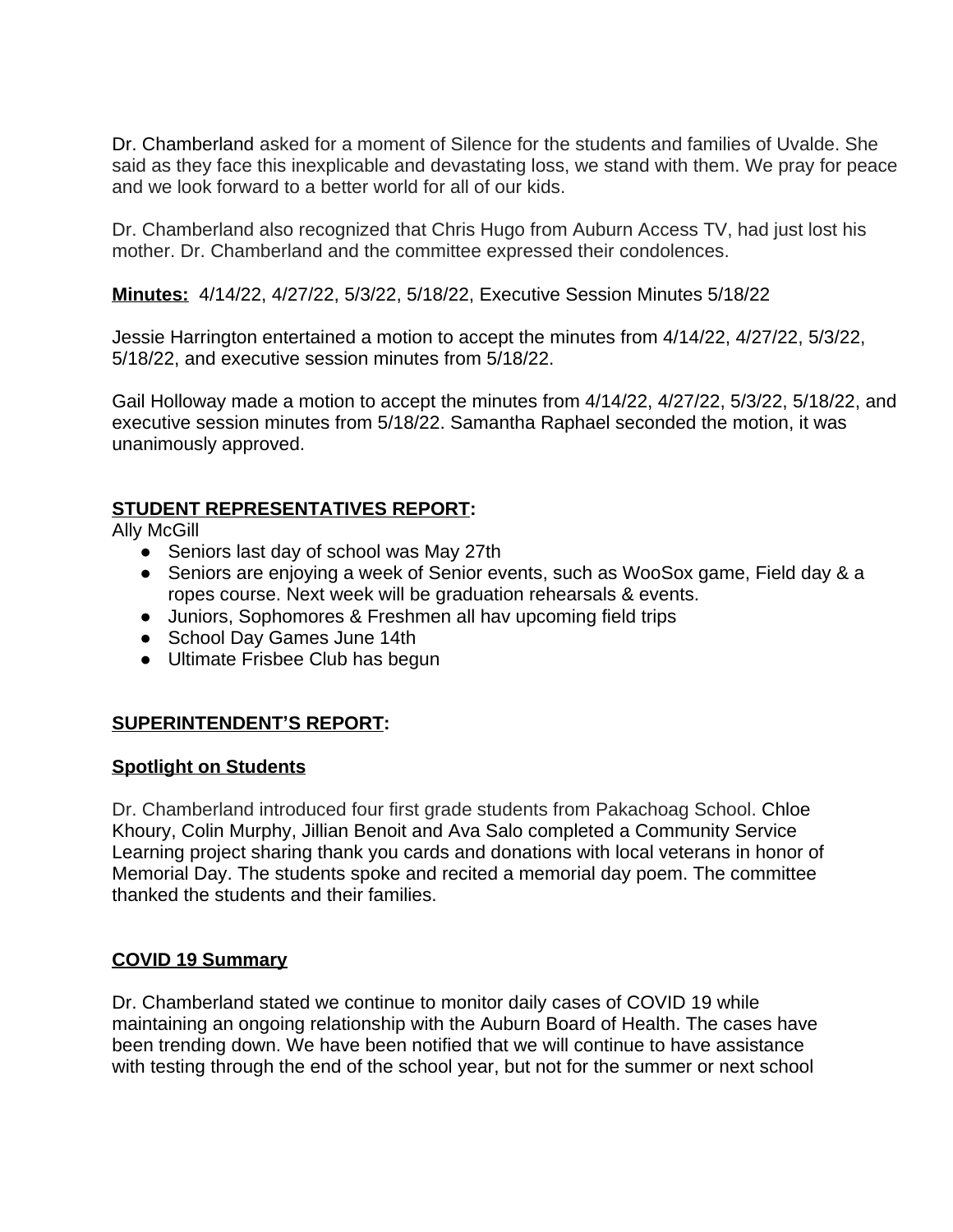year. We will check our inventory and a decision can be made by the committee to purchase additional test kits if needed.

Samantha Raphael asked if we will continue using Zippslip for daily monitoring. Dr. Chamberland stated she has received that question from families. That will need to be a conversation with the nursing staff as well as the committee to determine if the daily screening should continue. Jessie Harrigton stated she would like the faculty to weigh in as well.

# **School Safety**

Dr. Chamberland stated safety is a priority, and always has been. The district has had several measures in place that have served us well.

- Multi-hazard plans for each building
- A.L.I.C.E. Training since 2016
- Safety Team
- Doors have been updated
- Middle School & High School have modified active shooter drills
- Staff members have swipe cards and photo ID badges
- Staff are instructed to be observant while outside and are given a 2-way radio for communication
- Maintain a strong relationship with police & fire departments

Samanth Raphael recommended all staff have a refresher training for A.L.I.C.E.

Dr. Chamberland stated that has been discussed and we are looking at implementing this on opening day for staff.

[Meghan McCrillis](mailto:meghanmccrillis@gmail.com) [stated she felt comfortable with the safety measures and was thankful for the](mailto:meghanmccrillis@gmail.com)  [presence of the police in the building giving high-fives to the students and making the days](mailto:meghanmccrillis@gmail.com)  [normal.](mailto:meghanmccrillis@gmail.com) 

## **[UNFINISHED BUSINESS:](mailto:meghanmccrillis@gmail.com)**

## **[CLEE Full Equity Report](mailto:meghanmccrillis@gmail.com)**

Dr. [Chamberland](mailto:meghanmccrillis@gmail.com) once again shared the final Equity Audit report from the Center for Leadership in [Educational](mailto:meghanmccrillis@gmail.com) Equity. She also gave a brief summary of the findings. These being compiled after extensive data analysis, surveys, and focus group [interviews.](mailto:meghanmccrillis@gmail.com) She [asked the committee if they had any questions or comments.](mailto:meghanmccrillis@gmail.com) 

[Brooke Wrenn - It is clear Auburn is open to making everyone feel included.](mailto:meghanmccrillis@gmail.com)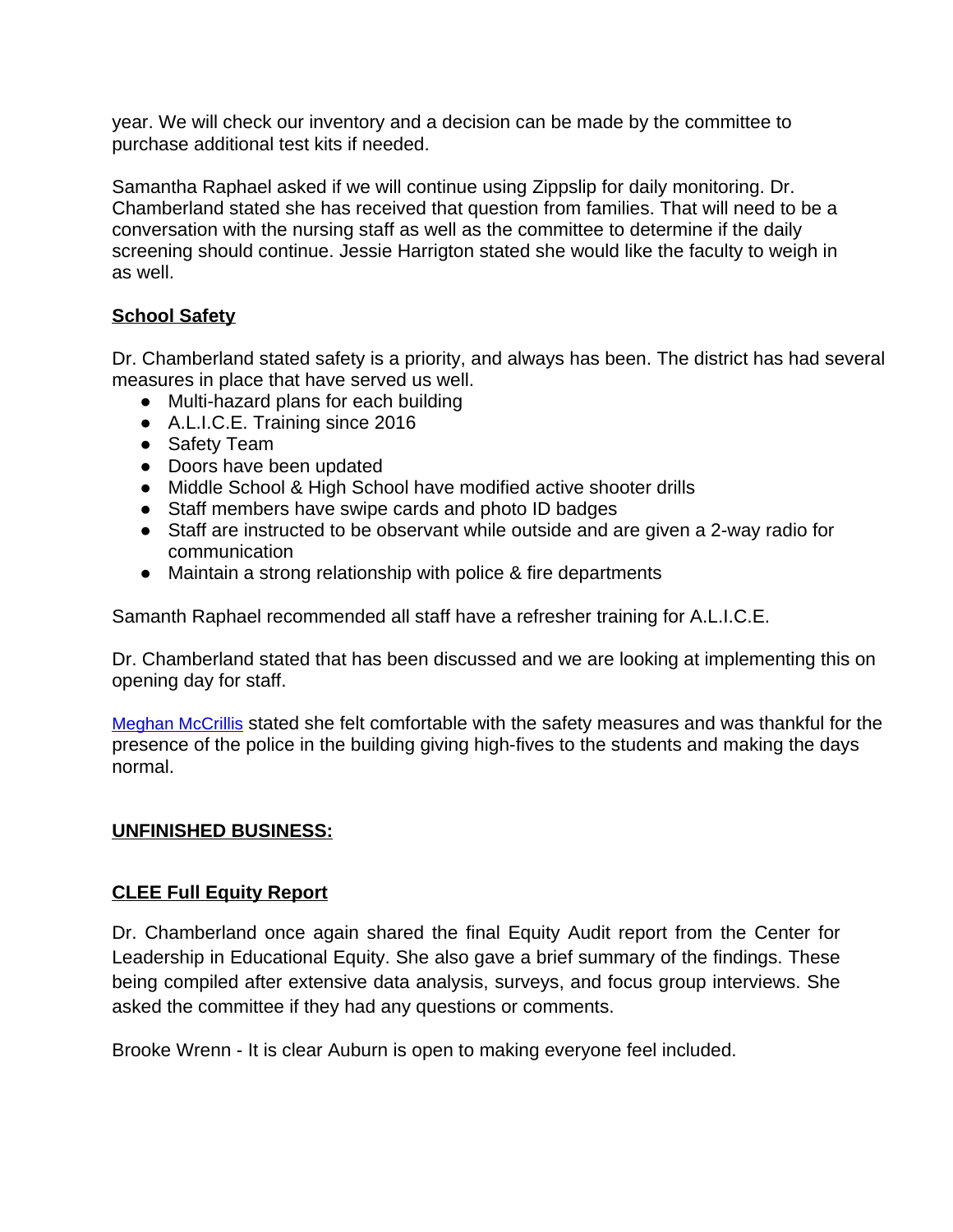Samantha Raphael - Nothing came from the report that was shocking, it is information and there is always room for improvement.

Jessie Harington - It was clear after reading the MCAS report from 2019 that improvements can be made.

### **Updated Bullying Policy - 2nd Reading**

[Samantha Raphael](mailto:samantha.raphael@gmail.com) pointed out on page 20 of the bullying report, there was a mistype and the word should say aggressor. Dr. Chamberland made a note and will make the update.

### **Updated Restraint Policy- 2nd Reading**

### **Updated Staff Conduct Policy - 2nd Reading**

#### **Staff Handbook - 2nd Reading**

At a previous meeting, Dr. Chamberland shared the first few pages of the recently developed staff handbook. She now shared the current draft of the Staff Handbook. This handbook is designed to allow for easy electronic access for our staff to the forms and information they need to be successful in our district. This will be a 'work in progress' each year as we identify new or additional information that should be included but we also believe this is a good starting point. Dr. Chamberland thanked the following staff for their help in creating this handbook.

John Bastien (AMS) Eric Bouvier (Director of Technology) Neil Dziemian (AMS) Kris Nordman (AMS)

Rosemary Reidy (Director of Pupil Services) Ali Shankle (AMS)

#### **NEW BUSINESS:**

#### **Announcement of Retirees**

Dr. Chamberland recognized the following employees who will all be starting their retirement this summer and have a combined **203** years of service to the Auburn Public Schools.

| <b>First</b> | <u>Last</u> | <b>Position</b> | <b>YOE</b> |
|--------------|-------------|-----------------|------------|
|--------------|-------------|-----------------|------------|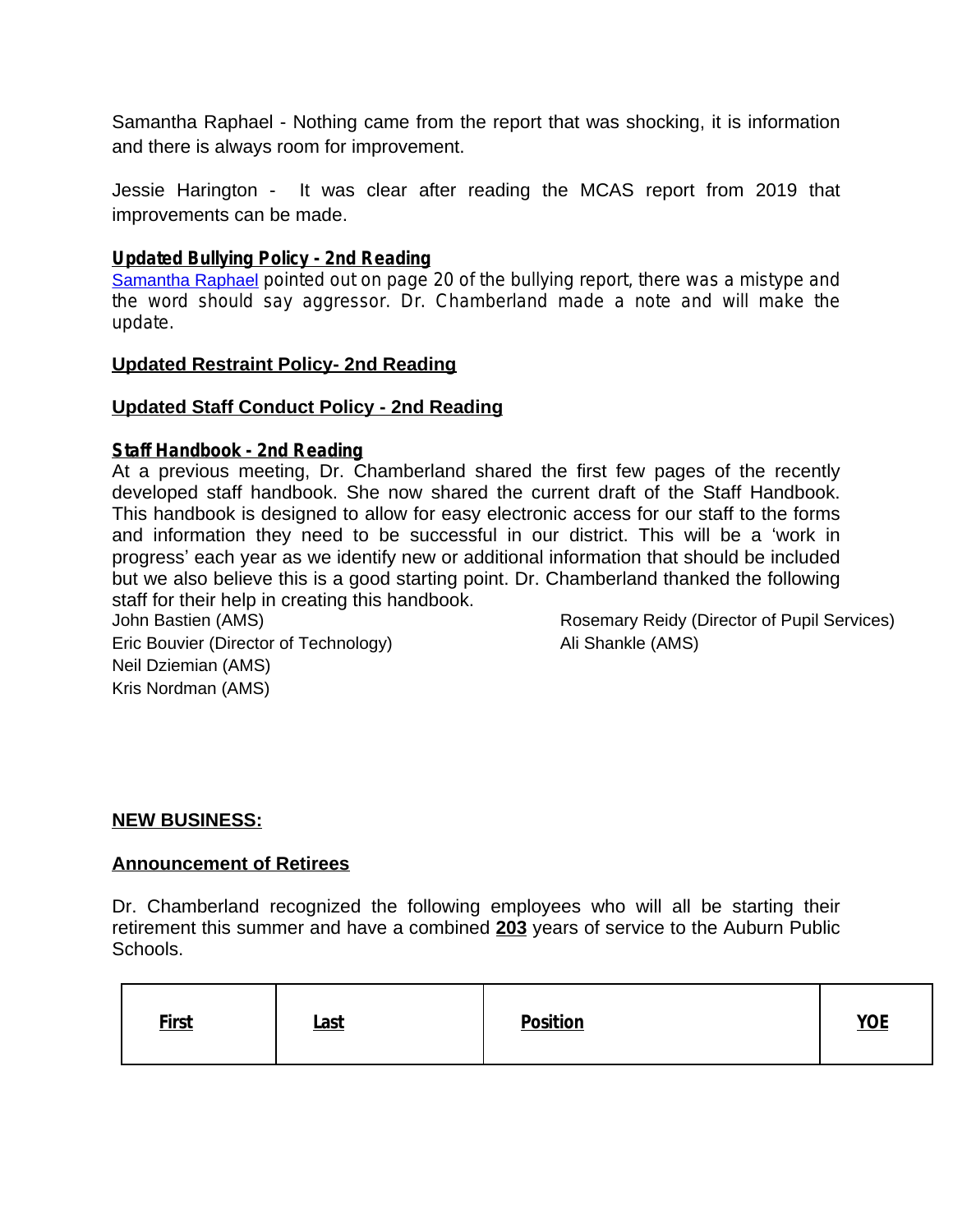| <b>Eileen</b> | <b>Donahue</b>  | <b>AHS Assistant Principal</b>                        | 32        |
|---------------|-----------------|-------------------------------------------------------|-----------|
| Kate          | <b>Flynn</b>    | Secretary to the Director of Pupil<br><b>Services</b> | 35        |
| Donna         | Gates           | <b>BM/SWIS Special Educator</b>                       | 33        |
| <b>Karin</b>  | Graves          | <b>AMS Adjustment Counselor</b>                       | 17        |
| Cecile        | Leufstedt       | Assistant to the Director of Food<br><b>Services</b>  | 22        |
| <b>Tina</b>   | <b>McNamara</b> | <b>Bryn Mawr Instructional Assistant</b>              | 13        |
| Rosemary      | <b>Reidy</b>    | <b>Director of Pupil Services</b>                     | 11        |
| Ann           | <b>Shane</b>    | <b>SWIS PE Teacher</b>                                | <u>16</u> |
| Ann           | <b>Williams</b> | <b>Pakachoag Special Educator</b>                     | 24        |

Dr. Chamberland and the committee thanked them for their service and wished them well.

## **Letters to Retirees**

Dr. Chamberland presented the committee with letters that have been prepared for the signature of Committee members to go to all staff members retiring at the end of the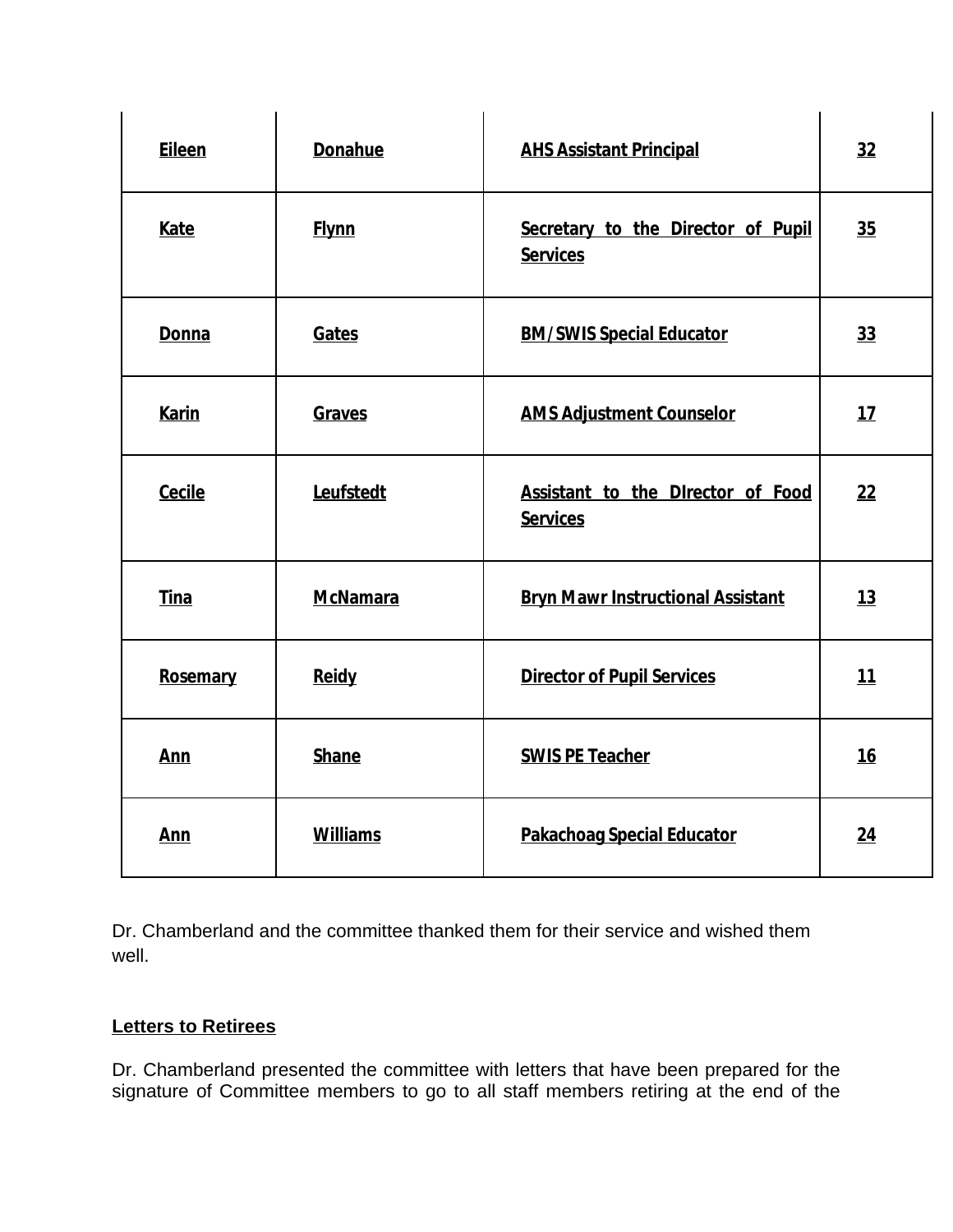2021-2022 school year to offer our appreciation for their dedicated service to the students of Auburn. Again, in total, these nine staff members have given **203** years of service to the Auburn Public Schools.

**Recommended Motion**….to sign the letters to retirees and have them distributed.

[Jessie Harrington](mailto:jharrington4940@hotmail.com)entertained the motion to sign the letters to retirees and have them distributed.

Samantha Raphael made the motion to sign the letters to retirees and have them distributed. Brooke Wrenn seconded the motion and it was unanimously approved.

## **Updated Building Use Fee Schedule, Application, Regulations and Process**

Dr. Chamberland informed the committee in an effort to better track the use of our buildings and to ensure that appropriate reimbursement is received for such usage, a committee was assembled to review the process. The committee included Dr. Chamberland, Mr. Fahey, Mrs. Wirzbicki, Mrs. Williams, Mrs. Morin, Mr. Davis, Mr. Delongchamp, Mrs. Allison, and Mr. Desto. The fee schedule was updated maintaining our commitment to free usage for Auburn based organizations, while streamlining the outline of fees to make it more concise. The actual application process will be moved to a Google Form to ensure better notification of all parties involved while also better monitoring the number of groups/people using our buildings at one time and the collection of any fees due to the district. This item will be revisited at the next School Committee for review and recommendation for approval.

Dr. Chamberland stated very few fees have been changed.

Samantha Raphael suggested posting to the community for additional site-managers for after hour events.

## **SWCEC 3rd Quarter Report**

As is required, Dr. Chamberland shared with the committee the 3rd quarter report from the Southern Worcester County Educational Collaborative for review.

## **Confidential Secretary Job Description Revision**

A revised job description for a Confidential Full Year Secretary at Central Office was presented to the committee. The position which was formally in the Secretaries contract, will now be considered confidential. This change will allow the new person to not only serve as the secretary to the Assistant Superintendent, but also the Business Manager.

**Recommended Motion**….to approve the revised Confidential Secretary Job **Description** 

**[Jessie Harrington](mailto:jharrington4940@hotmail.com)entertained the motion to approve the revised Confidential Secretary** Job Description.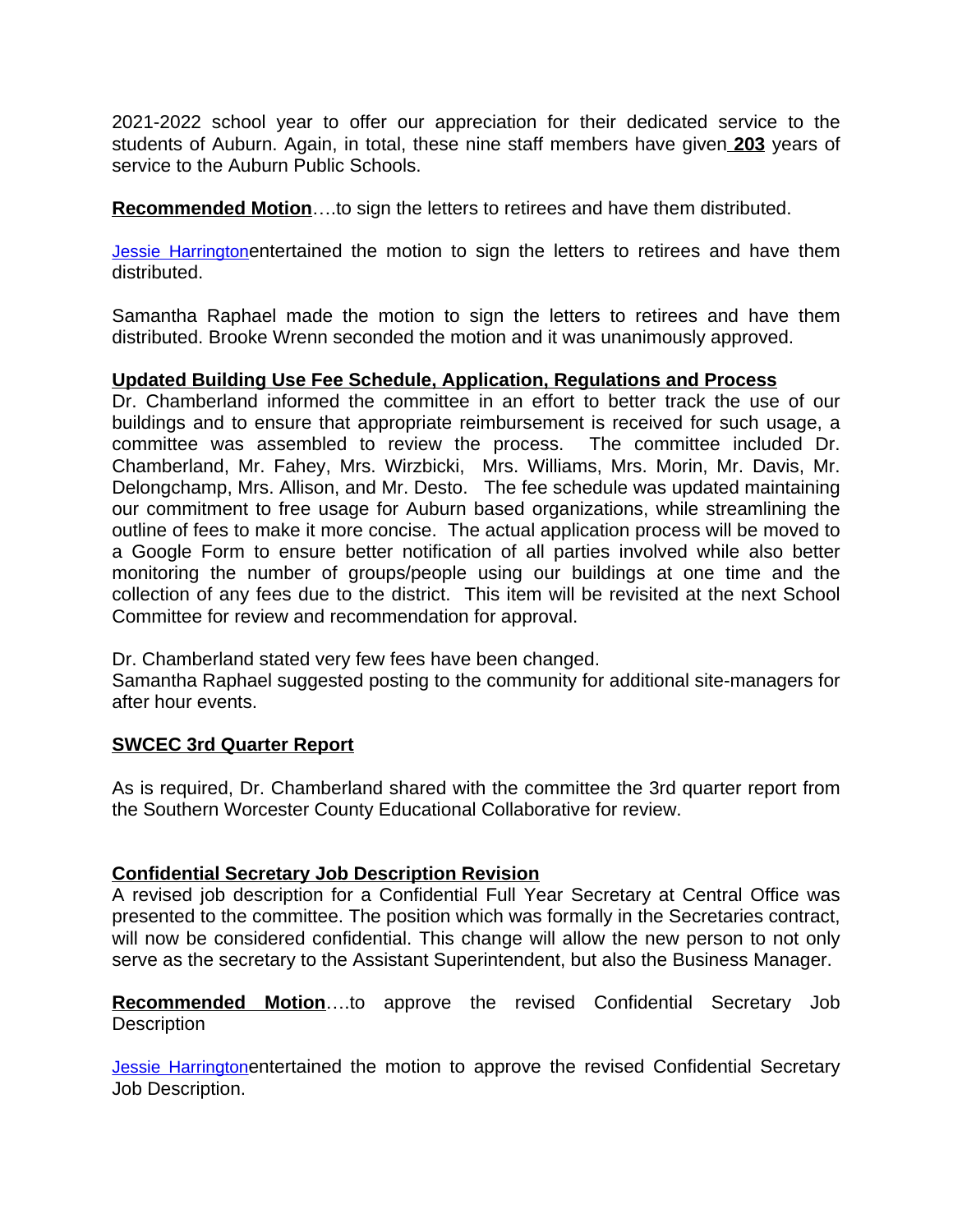Brooke Wrenn made the motion to approve the revised Confidential Secretary Job Description. Gail Holloway seconded the motion and it was unanimously approved.

#### **Student Handbook Updates**

Dr. Chamberland presented the proposed Student Handbook updates for 2022-2023. It is her recommendation that the committee accept these updates.

[Meghan McCrillis](mailto:meghanmccrillis@gmail.com)asked for clarification on the proposed updates and changes to the Swanson Road handbook as it was unclear in the proposal. Dr. Chamberland and the committee agreed that Dr. Chamberland would gather more information and bring it forward at the next meeting.

**Recommended Motion**….to table the motion to accept the proposed updates to the Student Handbooks for 2022-2023 and revisit at the next meeting.

[Samantha Raphael](mailto:samantha.raphael@gmail.com)made a motion to table the motion to accept the proposed updates to the Student Handbooks for 2022-2023 and revisit at the next meeting. Gail Holloway seconded the motion and it was unanimously approved.

### **Proposed Dates for 2022-2023 School Committee Meetings**

Dr. Chamberland presented a list of proposed meeting dates for the 2022-2023 school year. It has been previously discussed to change the start time of the meetings from 6:30pm to 6:00pm. Dr. Chamberland stated if the committee would like to discuss and decide upon the start time, we can make that adjustment. It was her recommendation that the committee accept the proposed meeting dates for the 2022-2023 school year.

**Recommended Motion**….to accept the proposed meeting dates for the 2022-2023 school year and change the start time to 6:00pm.

[Jessie Harrington](mailto:jharrington4940@hotmail.com)entertained the motion to accept the proposed meeting dates for the 2022 -2023 school year and change the start time to 6:00pm.

Meghan McCrillis made the motion to accept the proposed meeting dates for the 2022 - 2023 school year and change the start time to 6:00pm. Gail Holloway seconded the motion and it was unanimously approved.

#### **A message from the Auburn Flag Redesign Committee**

The Flag Redesign Committee is accepting entries for a new Town of Auburn Flag design. All details can be found on the Town website.

**TEACHING AND LEARNING REPORT: Class of 2022 College/University Acceptances**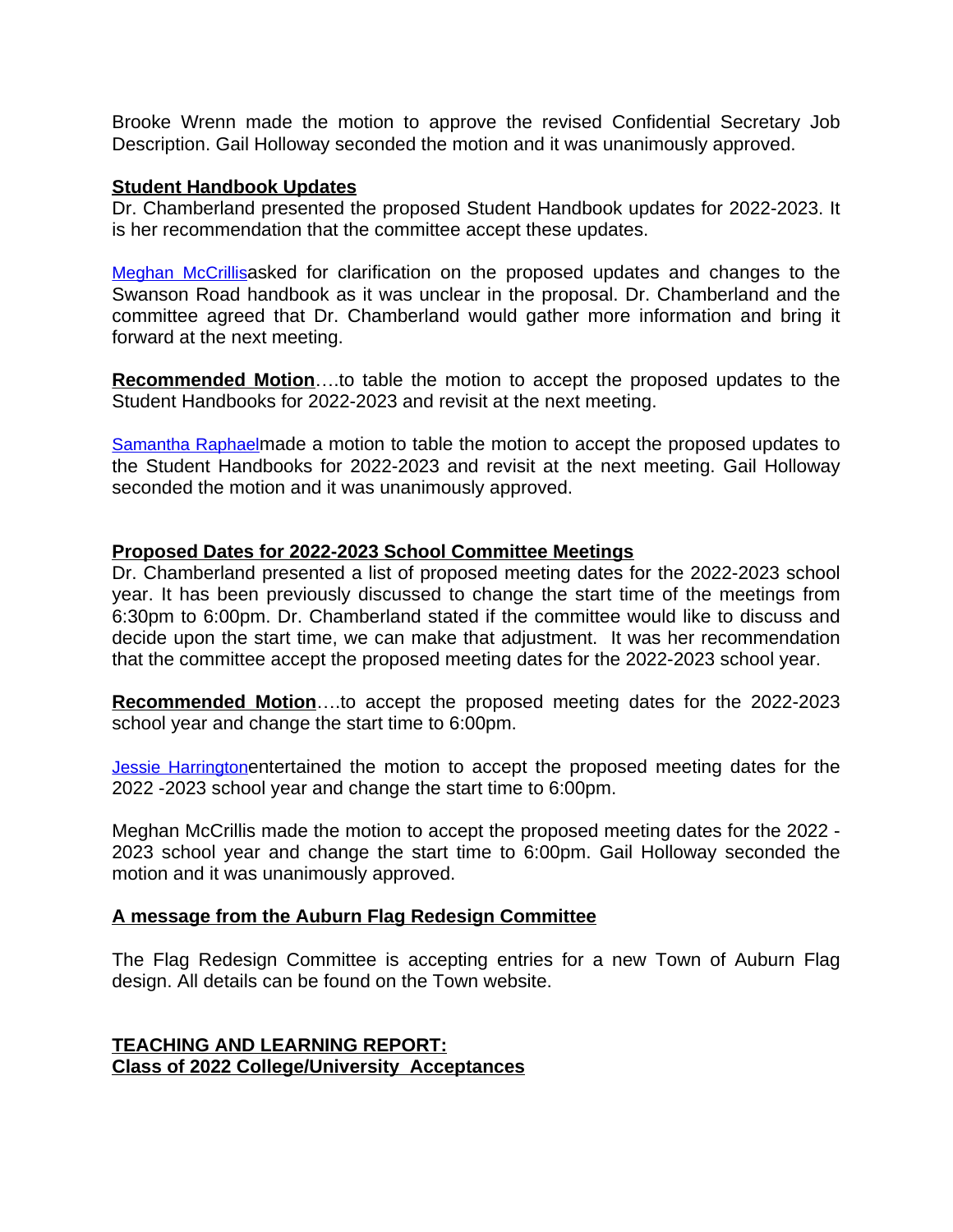Dr. Chamberland shared with the committee an impressive list of Colleges and Universities to which the students of the Class of 2022 have been accepted.

| Alvernia University                               | Indiana University-Purdue University-<br>Indianapolis    | Southern Connecticut State University                         |
|---------------------------------------------------|----------------------------------------------------------|---------------------------------------------------------------|
| American International College                    | Johnson & Wales University-<br>Providence                | Southern New Hampshire University                             |
| Anna Maria College                                | Keene State College                                      | Springfield College                                           |
| Arizona State University                          | Lasell University                                        | St. John Fisher College                                       |
| <b>Asbury University</b>                          | Lee University                                           | Stevens Institute of Technology                               |
| <b>Assumption University</b>                      | Liberty University                                       | Stonehill College                                             |
| <b>Baylor University</b>                          | Marist College                                           | Suffolk University                                            |
| <b>Bentley University</b>                         | Massachusetts College of Art and<br>Design               | SUNY at Albany                                                |
| <b>Boston College</b>                             | Massachusetts College of Pharmacy<br>and Health Sciences | The University of Tampa                                       |
| <b>Boston University</b>                          | Merrimack College                                        | The University of Tennessee-Knoxville                         |
| <b>Brandels University</b>                        | Michigan State University                                | The University of Texas at Dallas                             |
| <b>Bridgewater State University</b>               | Montana State University                                 | University of Connecticut                                     |
| <b>Central Connecticut State</b><br>University    | New England College                                      | University of Hartford                                        |
| Champlain College                                 | New England Institute of Technology                      | University of Maine                                           |
| <b>Clark University</b>                           | Niagara University                                       | University of Maine at Farmington                             |
| Coastal Carolina University                       | Nichols College                                          | University of Massachusetts-Amherst                           |
| College of the Holy Cross                         | Northern Vermont University-<br>Johnson                  | University of Massachusetts-Amherst<br>(College of Education) |
| <b>Curry College</b>                              | Palm Beach Atlantic University                           | University of Massachusetts-Boston                            |
| Dean College                                      | Pennsylvania College of Technology                       | University of Massachusetts-Dartmouth                         |
| Eastern Connecticut State<br>University           | Pennsylvania State University-Penn<br>State Main Campus  | University of Massachusetts-Lowell                            |
| Eastern Nazarene College                          | <b>Plymouth State University</b>                         | University of New England                                     |
| Elms College (College of our Lady of<br>the Elms) | Purdue University-Main Campus                            | University of New Hampshire-Main<br>Campus                    |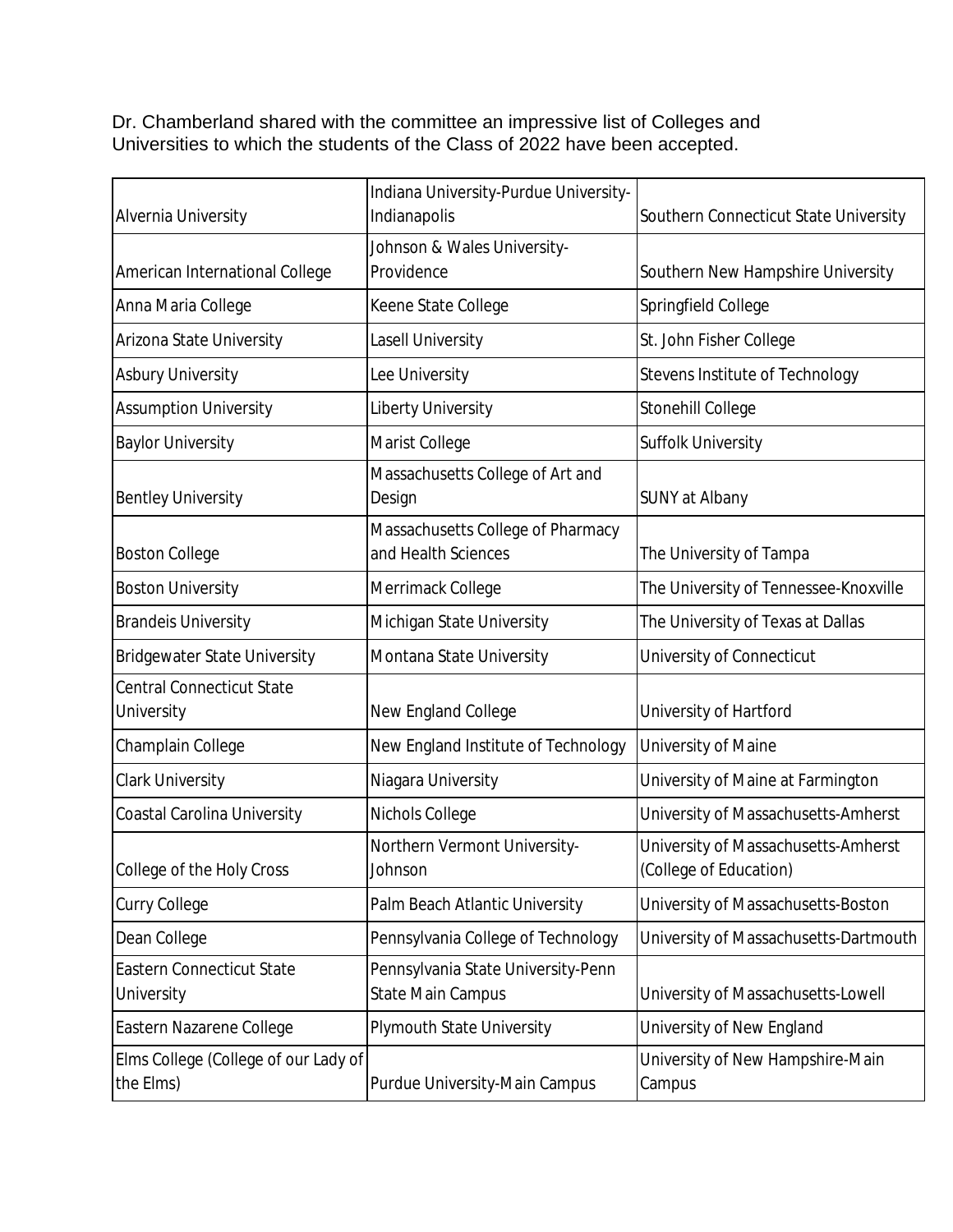| Embry-Riddle Aeronautical         |                                   |                                       |
|-----------------------------------|-----------------------------------|---------------------------------------|
| University-Daytona Beach          | Quinnipiac University             | University of New Haven               |
|                                   |                                   | University of Oklahoma-Norman         |
| <b>Emerson College</b>            | Quinsigamond Community College    | Campus                                |
| <b>Emmanuel College</b>           | Regis College                     | University of Rhode Island            |
| <b>Fitchburg State University</b> | Rensselaer Polytechnic Institute  | University of South Carolina-Columbia |
|                                   |                                   | University of South Florida-Main      |
| Florida Institute of Technology   | <b>Rivier University</b>          | Campus                                |
| Framingham State University       | Rochester Institute of Technology | University of Southern Maine          |
| Franklin Pierce University        | Roger Williams University         | University of Vermont                 |
| <b>Gannon University</b>          | Saint Anselm College              | Utica University                      |
| George Washington University      | Saint Joseph's College of Maine   | Wagner College                        |
| Gordon College                    | Saint Michael's College           | Wentworth Institute of Technology     |
| <b>Hilbert College</b>            | Salem State University            | Western New England University        |
| Hofstra University                | Salve Regina University           | <b>Westfield State University</b>     |
| <b>Husson University</b>          | Siena College                     | Whitworth University                  |
| Indiana State University          | Southeastern University           | Worcester Polytechnic Institute       |
|                                   |                                   | <b>Worcester State University</b>     |

# **Auburn Chamber of Commerce Scholarship Recipients**

Dr. Chamberland informed the committee that she and High School principal Mr. Delongcahmp had the honor of accompanying the following students to the Chamber of Commerce Breakfast where they were recognized for winning the following scholarships:

Rebecca Dawson - \$1,500.00 Reese Levansavich - \$1,500.00 Sydney Lyons - \$1,500.00 Chloe Norwood - Auburn Chamber of Commerce Stephen Lukas Memorial Scholarship- \$3,000.00

The committee congratulated the recipients. [Jessie Harrington](mailto:jharrington4940@hotmail.com) thanked the Chamber for all they do for our students.

[Cecelia Wirzbicki](mailto:cwirzbicki@auburn.k12.ma.us)[also thanked the Chamber for the mini grants that are offered every](mailto:cwirzbicki@auburn.k12.ma.us)  [year.](mailto:cwirzbicki@auburn.k12.ma.us)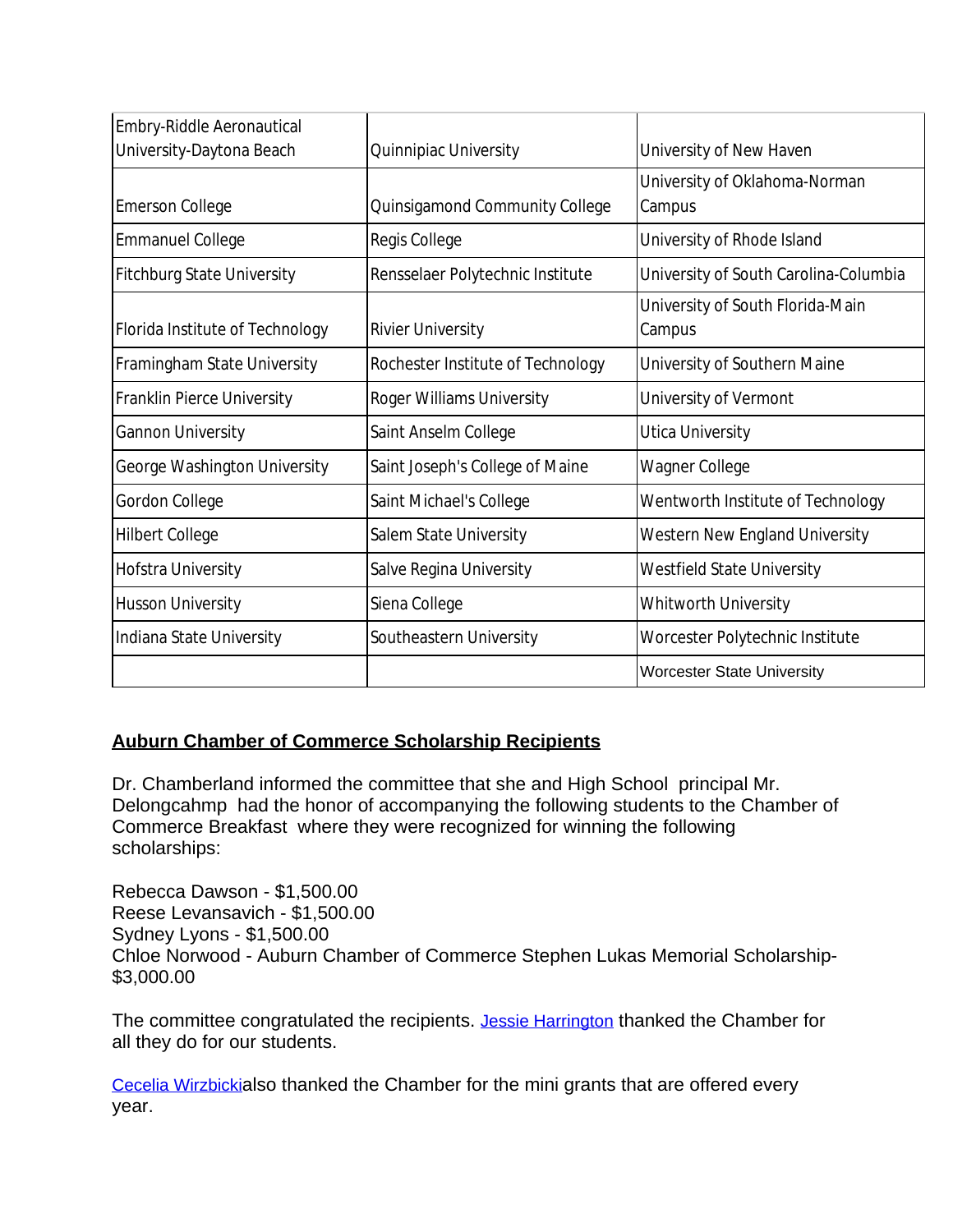## **BUSINESS/FINANCIAL REPORT:**

### **Year to Date Budget Report**

Mrs. Wirzbicki provided a year to date budget report dated May 26, 2022 for review.

## **Omnibus Transfers**

Mrs. Wirzbicki has been working with Dr. Chamberland and the Leadership Team with regard to the FY22 Budget closure and she will have transfers for the committee at the next meeting.

## **Major David Brodeur Foundation Award**

Mrs. Wirzbicki shared with the committee that Matt Watson, a member of the Auburn Middle School staff, applied and was awarded a grant in the amount of \$900 to be utilized in offsetting costs to ensure that all AMS 8th Grade students can enjoy their Class Trip to Boston. While in Boston, the students will take a Duck Tour, have lunch at Faneuil Hall, tour Fenway Park and finish off with a dinner dance cruise on Boston Harbor.

Mrs. Wirzbicki asked that the committee accept on behalf of the 8th Grade Class, this check for \$900 from the Major David Brodeur Memorial Foundation.

Jessie Harrington entertained a motion to accept with gratitude the check for \$900 from the Major David Brodeur Memorial Foundation to be used for the Auburn Middle School 8th Grade Class Trip.

Brooke Wrenn made a motion to accept with gratitude the check for \$900 from the Major David Brodeur Memorial Foundation to be used for the Auburn Middle School 8th Grade Class Trip. [Samantha Raphael](mailto:samantha.raphael@gmail.com)[seconded the motion, it was unanimously approved.](mailto:samantha.raphael@gmail.com)

**[Jessie Harrington](mailto:jharrington4940@hotmail.com)[entertained a motion to adjourn the meeting.](mailto:jharrington4940@hotmail.com)** 

[Samantha Raphael made the motion to adjourn for the evening. Brooke Wrenn seconded the](mailto:jharrington4940@hotmail.com)  [motion, it was unanimously approved.](mailto:jharrington4940@hotmail.com) 

[Meeting adjourned at 8:00pm.](mailto:jharrington4940@hotmail.com)

### **[Adjournment](mailto:jharrington4940@hotmail.com)** *[Roll Call Vote](mailto:jharrington4940@hotmail.com)*

[Respectfully submitted,](mailto:jharrington4940@hotmail.com)

[Mandy Williams](mailto:jharrington4940@hotmail.com)

[Recording Secretary](mailto:jharrington4940@hotmail.com)